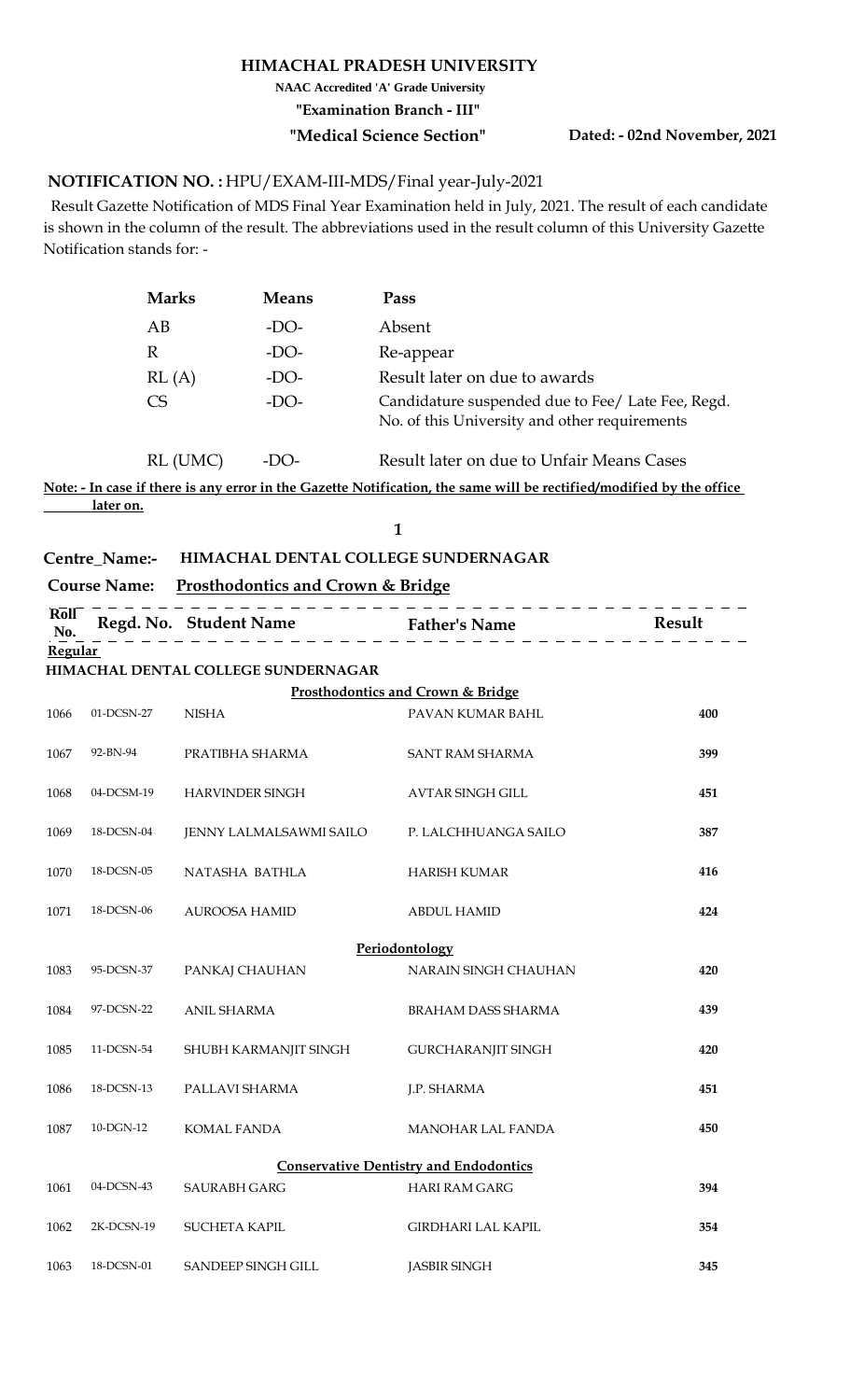| ł |
|---|
|   |
|   |
|   |

**Centre\_Name:- HIMACHAL DENTAL COLLEGE SUNDERNAGAR**

### **Course Name: Conservative Dentistry and Endodontics**

| <b>Roll</b><br>No.<br><b>Regular</b>               |            | Regd. No. Student Name Father's Name        |                                                    | Result           |  |
|----------------------------------------------------|------------|---------------------------------------------|----------------------------------------------------|------------------|--|
| 1064                                               | 18-DCSN-02 | <b>KARTIK SALARIA</b>                       | <b>BUA DITTA</b>                                   | 386              |  |
| 1065                                               | 18-DCSN-03 | ANAS. K.                                    | <b>ZUBAIRK</b>                                     | 392              |  |
|                                                    |            |                                             | <b>Orthodontics &amp; Dentofacial Orthopaedics</b> |                  |  |
| 1072                                               | 11-DCSM-01 | <b>ABIDA PARVEEN</b>                        | MOHAMMAD AZIZ                                      | 376              |  |
| 1073                                               | 18-DCSN-07 | PARISHRUT NADDA                             | ARVIND KUMAR NADDA                                 | 419              |  |
| 1074                                               | 18-DCSN-08 | <b>AMEERA YADAV</b>                         | <b>RAMANAND YADAV</b>                              | 354              |  |
| 1075                                               | 18-DCSN-09 | LALRUATFELI HAUHNAR                         | VANLALCHUAILOVA                                    | 392              |  |
| 1076                                               | 18-DCSN-10 | CHUMBENI ODYUO                              | WOCHAMO ODYUO                                      | 347              |  |
|                                                    |            |                                             | Paediatric & Preventive Dentistry                  |                  |  |
| 1077                                               | 12-DCSN-05 | <b>KARAN THAKUR</b>                         | DORJE DAWA THAKUR                                  | 400              |  |
| 1078                                               | 2K-DGN-20  | <b>ROHIT KUMAR</b>                          | OM PRAKASH                                         | 360              |  |
| 1079                                               | 03-DCSM-05 | <b>JASVINDER KAUR</b>                       | <b>GULZAR SINGH</b>                                | 423              |  |
| 1080                                               | 12-DCSN-16 | RADHIKA KAPOOR                              | PANKAJ KAPOOR                                      | 350              |  |
| 1081                                               | 18-DCSN-11 | MUNNASHA UPPAL                              | DEEPAK UPPAL                                       | 383              |  |
| 1082                                               | 18-DCSN-12 | <b>BISMA</b>                                | <b>AZIZ LONE</b>                                   | 392              |  |
|                                                    |            | H.P. GOVT. DENTAL COLLEGE & HOSPITAL SHIMLA |                                                    |                  |  |
|                                                    |            |                                             | <b>Prosthodontics and Crown &amp; Bridge</b>       |                  |  |
| 1007                                               | 18-DCSM-03 | NIYATI ARORA                                | MUKESH ARORA                                       | <b>RL</b> Thesis |  |
| 1008                                               | 98-WSP-504 | VIJAY KUMAR CHIB                            | K.R. CHIB                                          | 459              |  |
| 1009                                               | 11-DCSM-33 | PRIYANKA SINGH                              | YASHWANT SINGH                                     | 480              |  |
|                                                    |            |                                             | Periodontology                                     |                  |  |
| 1005                                               | 11-DCSM-35 | <b>ASHADEEP</b>                             | <b>TARA CHAND</b>                                  | 456              |  |
| 1006                                               | 10-DCSM-36 | VIDESHWARI BHATIA                           | <b>SURINDER PAL</b>                                | 453              |  |
| <b>Oral &amp; Maxillofacial Surgery</b>            |            |                                             |                                                    |                  |  |
| 1001                                               | 18-DCSM-05 | <b>RAVI BHATT</b>                           | TARA DATT BHATT                                    | <b>RL</b> Thesis |  |
| 1002                                               | 10-DCSM-21 | <b>PRIYANKA</b>                             | NARESH KUMAR                                       | 434              |  |
| <b>Conservative Dentistry and Endodontics</b>      |            |                                             |                                                    |                  |  |
| 1013                                               | 11-DCSM-03 | <b>AKSHITA SINGH</b>                        | SURESH KUMAR DHADWAL                               | <b>RL</b> Thesis |  |
| 1014                                               | 07-DCSM-33 | <b>MANOHER KUMAR</b>                        | OM PRAKASH                                         | <b>RL</b> Thesis |  |
| <b>Orthodontics &amp; Dentofacial Orthopaedics</b> |            |                                             |                                                    |                  |  |
| 1003                                               | 07-DCSM-13 | SONIA CHAUHAN                               | MADAN GOPAL CHAUHAN                                | 393              |  |
| 1004                                               | 18-DCSM-04 | PRAKHAR PRAGYA                              | <b>GYAN PRAKASH</b>                                | 398              |  |

**Paediatric & Preventive Dentistry**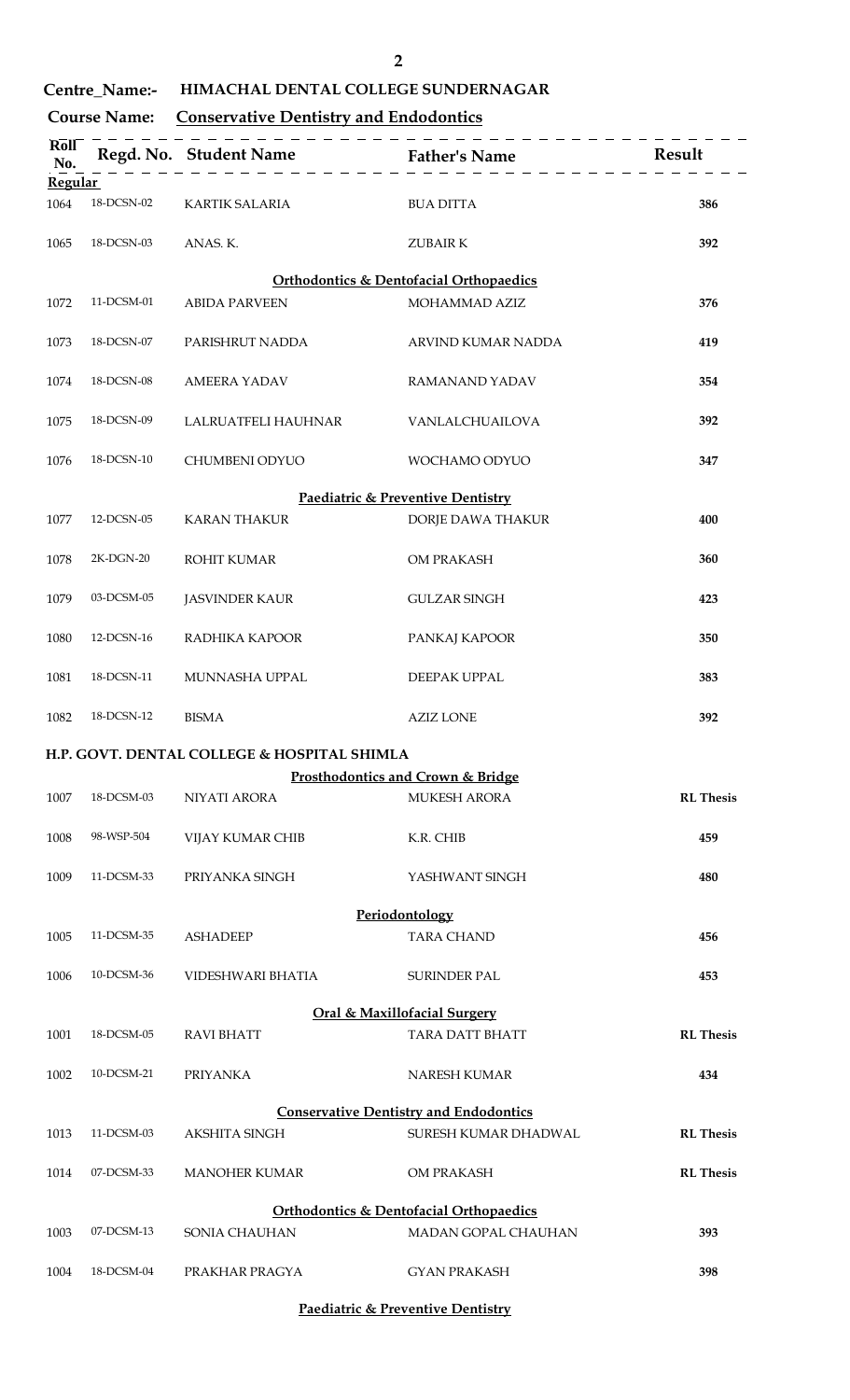**Centre\_Name:- H.P. GOVT. DENTAL COLLEGE & HOSPITAL SHIMLA** 

### **Course Name: Paediatric & Preventive Dentistry**

| Roll<br>No.                                        |            | Regd. No. Student Name Father's Name               |                                               | Result |  |
|----------------------------------------------------|------------|----------------------------------------------------|-----------------------------------------------|--------|--|
| <b>Regular</b>                                     |            |                                                    |                                               |        |  |
| 1010                                               | 18-DCSM-02 | <b>MEERA SOJAN</b>                                 | SOJAN SEBASTIAN                               | 360    |  |
| 1011                                               | 07-DCSM-17 | <b>ANITA THAKUR</b>                                | DESH RAJ THAKUR                               | 366    |  |
| 1012                                               | 05-GLK-65  | <b>KALPANA</b>                                     | <b>ANOKHI RAM</b>                             | 360    |  |
|                                                    |            |                                                    | <b>Oral Medicine and Radiology</b>            |        |  |
| 1015                                               | 01-DCSN-06 | <b>BRIJESH KUMAR</b>                               | PREM KUMAR                                    | 448    |  |
| 1016                                               | 18-DCSM-01 | <b>AKSHAY SUJITH</b>                               | <b>SUJITH K</b>                               | 456    |  |
|                                                    |            | HIMACHAL INSTITUTE OF DENTAL SCIENCES PAONTA SAHIB |                                               |        |  |
|                                                    |            |                                                    | Prosthodontics and Crown & Bridge             |        |  |
| 1214                                               | 12-DSN-02  | <b>ANKITA SHARMA</b>                               | RAMESH SHARMA                                 | 402    |  |
| 1215                                               | 12-HIDS-59 | NIKITA GUPTA                                       | SANJAY GUPTA                                  | 366    |  |
| 1217                                               | 18-HIDS-14 | <b>BASU DEV BASNETT</b>                            | K.S. BASNETT                                  | 358    |  |
|                                                    |            |                                                    | Periodontology                                |        |  |
| 1209                                               | 12-DGN-06  | <b>KANIKA THAKUR</b>                               | <b>VIJAY SINGH</b>                            | 402    |  |
| 1210                                               | 18-HIDS-11 | TENZING YUTSO BHUTIA                               | SONAM WANGYAL BHUTIA                          | 385    |  |
| 1211                                               | 11-DCSN-24 | SHILPA KAUNDAL                                     | PURAN CHAND                                   | 373    |  |
| 1212                                               | 18-HIDS-12 | <b>DEEPTI</b>                                      | ITWARI LAL SHAKYA                             | 397    |  |
| 1213                                               | 18-HIDS-13 | RAINA JEHAN PARVEEN KHANAM MOHAMMAD HANIF KHAN     |                                               | 379    |  |
|                                                    |            |                                                    | <b>Oral &amp; Maxillofacial Surgery</b>       |        |  |
| 1198                                               | 99-DCSN-19 | <b>JITENDER KUMAR</b>                              | <b>SUNDER LAL</b>                             | 421    |  |
| 1199                                               | 18-HIDS-06 | RITIKA KATARIA                                     | <b>VIJAY KATARIA</b>                          | 390    |  |
| 1200                                               | 18-HIDS-07 | SHAILENDRA KUMAR                                   | NARENDRA KUMAR                                | 366    |  |
|                                                    |            |                                                    | <b>Conservative Dentistry and Endodontics</b> |        |  |
| 1190                                               | 07-DSN-13  | <b>ANKITA CHAUHAN</b>                              | <b>SUSHIL KUMAR</b>                           | 436    |  |
|                                                    |            |                                                    |                                               |        |  |
| 1191                                               | 18-HIDS-01 | ANSHUL CHAMOLI                                     | RAKESH CHAMOLI                                | 350    |  |
| 1192                                               | 18-HIDS-02 | ANIMISHA JAYANT                                    | <b>JAYANT KUMAR</b>                           | 424    |  |
| 1193                                               | 18-HIDS-03 | SHIVANI PARMAR                                     | NARENDER SINGH                                | 427    |  |
| 1194                                               | 18-HIDS-04 | KARMA SONAM BHUTIA                                 | PHURBA RINCHEN BHUTIA                         | 440    |  |
| <b>Orthodontics &amp; Dentofacial Orthopaedics</b> |            |                                                    |                                               |        |  |
| 1201                                               | 18-HIDS-08 | NOOPUR AGRAWAL                                     | <b>VIKAS AGRAWAL</b>                          | 397    |  |
| 1202                                               | 11-DSN-09  | ANKITA KAUSHAL                                     | PUNI CHAND KAUSHAL                            | 390    |  |
| 1203                                               | 12-DCSN-07 | <b>AVINAB MONGRA</b>                               | AVINASH CHANDER MONGRA                        | 395    |  |
| 1204                                               | 12-HIDS-21 | <b>ATUL KOUNDEL</b>                                | <b>GIAN CHAND</b>                             | 370    |  |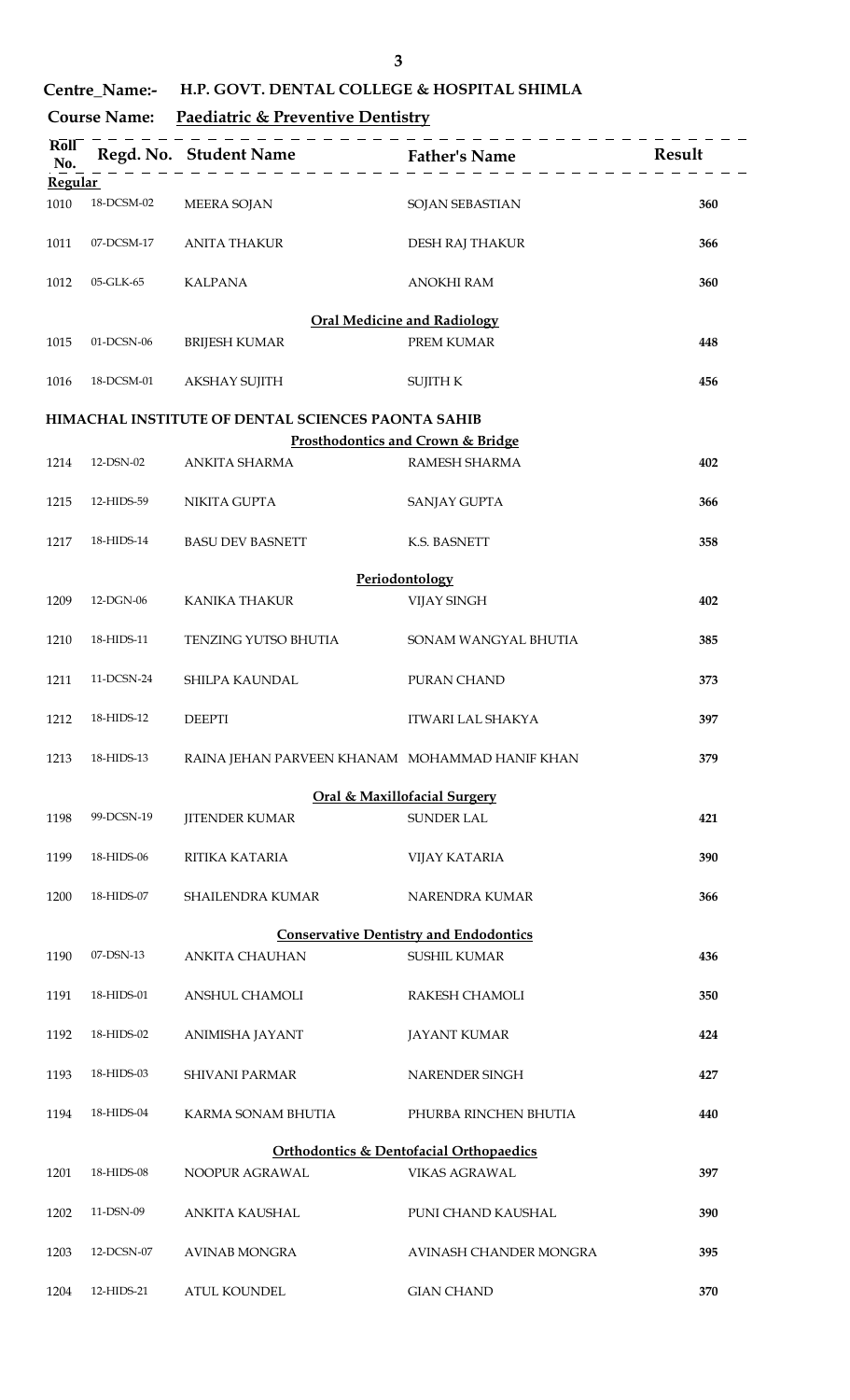## **Centre\_Name:- HIMACHAL INSTITUTE OF DENTAL SCIENCES PAONTA SAHIB**

### **Course Name: Orthodontics & Dentofacial Orthopaedics**

| <b>Roll</b><br>No.                                 |            |                                                   |                                                 |     |  |
|----------------------------------------------------|------------|---------------------------------------------------|-------------------------------------------------|-----|--|
| <b>Regular</b>                                     |            |                                                   |                                                 |     |  |
| 1205                                               | 10-HIDS-97 | RUCHI DADWAL                                      | SUDERSHAN KUMAR DADWAL                          | 370 |  |
|                                                    |            |                                                   | Oral & Maxillofacial Pathology and Microbiology |     |  |
| 1195                                               | 12-HIDS-54 | NANDINI BHARDWAJ                                  | <b>VINOD BHARDWAJ</b>                           | 512 |  |
| 1196                                               | 18-HIDS-05 | <b>SANGEET KUMAR</b>                              | RAM LUBHAYA                                     | 316 |  |
| 1197                                               | 03-DSN-24  | NIMISHA TUNDKIA                                   | KISHAN CHAND TUNDKIA                            | 316 |  |
|                                                    |            |                                                   | Paediatric & Preventive Dentistry               |     |  |
| 1206                                               | 11-DCSN-07 | APURVA VAIDYA                                     | V.K. VAIDYA                                     | 464 |  |
| 1207                                               | 18-HIDS-09 | VAISHALI MANGOTRA                                 | RAM RATTAN MANGOTRA                             | 420 |  |
| 1208                                               | 18-HIDS-10 | <b>ANKITA GILL</b>                                | <b>GOPAL SINGH GILL</b>                         | 395 |  |
|                                                    |            | <b>BHOJIA DENTAL COLLEGE &amp; HOSPITAL SOLAN</b> |                                                 |     |  |
|                                                    |            |                                                   |                                                 |     |  |
|                                                    |            |                                                   | Prosthodontics and Crown & Bridge               |     |  |
| 1100                                               | 12-DCSN-12 | APURVA AGNIHOTRI                                  | NARESHWAR AGNIHOTRI                             | 450 |  |
| 1101                                               | 11-DGN-22  | PRASHANTI WAHENGBAM                               | W. PROBIN KUMAR                                 | 440 |  |
| 1102                                               | 18-DGN-03  | SHAGUFTA VERMA                                    | VINESH KUMAR VERMA                              | 430 |  |
| 1103                                               | 12-DGN-44  | AAINA DHANDA                                      | SANJEEV DHANDA                                  | 435 |  |
| 1104                                               | 12-DGN-36  | RUCHI SHARMA                                      | SHASHI PAL SHARMA                               | 439 |  |
|                                                    |            |                                                   | Periodontology                                  |     |  |
| 1117                                               | 12-HIDS-92 | VANSHIKA SHARMA                                   | SATISH SHARMA                                   | 402 |  |
| 1118                                               | 18-DGN-09  | <b>DIVYA SHARMA</b>                               | ASHOK KUMAR SHARMA                              | 396 |  |
|                                                    |            |                                                   | <b>Conservative Dentistry and Endodontics</b>   |     |  |
| 1105                                               | 11-DCSM-21 | SAHIBA DADWAL                                     | NEERAJ DADWAL                                   | 430 |  |
| 1106                                               | 12-HIDS-95 | <b>VIVEK SINGH RANA</b>                           | <b>RAVINDER PAL SINGH</b>                       | 360 |  |
| 1107                                               | 18-DGN-04  | <b>AMREEN MANES</b>                               | <b>TARLOK MANES</b>                             | 430 |  |
| 1108                                               | 97-GS-138  | <b>ANKUR CHAUHAN</b>                              | SHIV SARAN CHAUHAN                              | 373 |  |
| 1109                                               | 18-DGN-05  | NAVNEET CHAUDHARY                                 | <b>VIKAS CHAUDHARY</b>                          | 383 |  |
| <b>Orthodontics &amp; Dentofacial Orthopaedics</b> |            |                                                   |                                                 |     |  |
| 1110                                               | 12-DSN-13  | <b>DIPTI CHAWLA</b>                               | <b>CHANAN SINGH</b>                             | 387 |  |
| 1112                                               | 18-DGN-06  | PRIYANKA CHAUDHARY                                | MAHENDRA SINGH CHAUDHARY                        | 384 |  |
| 1113                                               | 18-DGN-07  | ADARSHDEEP KHARAL                                 | DAYA RAM KHARAL                                 | 384 |  |
| 1114                                               | 18-DGN-08  | NIKITA GUPTA                                      | RAKESH GUPTA                                    | 387 |  |
|                                                    |            |                                                   | Oral & Maxillofacial Pathology and Microbiology |     |  |
| 1119                                               | 11-HIDS-13 | <b>AMETESH DUTTA</b>                              | <b>ABHIRAM DUTTA</b>                            | 337 |  |